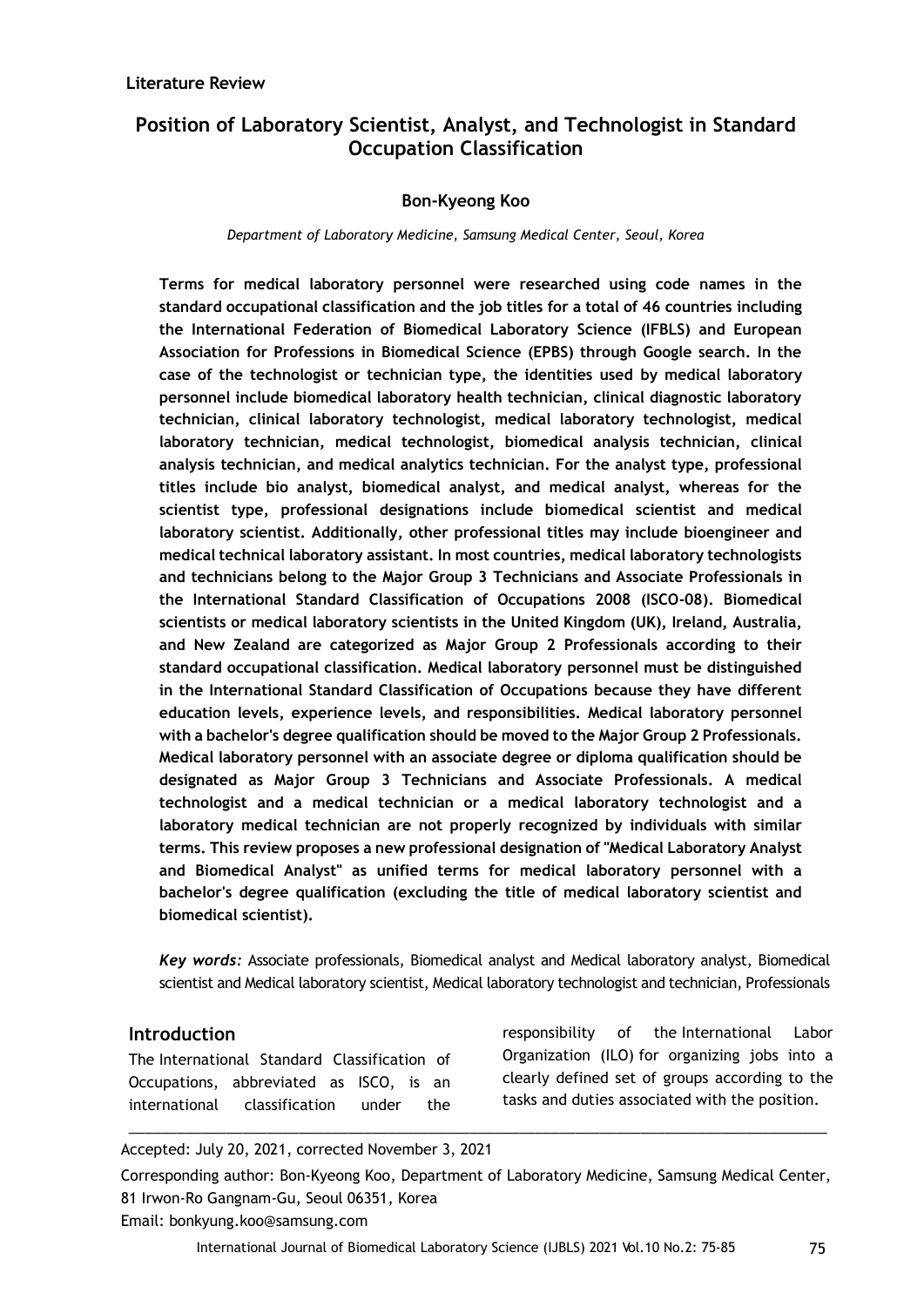The ISCO is intended both for use in compiling statistics and for client-oriented uses such as the recruitment of workers through employment offices, the management of migration of workers between countries and the development of vocational training programs and guidance.<sup>1</sup>Founded in 1954, the International Association of Medical Laboratory Technologists (IAMLT) was revised to the International Federation of Biomedical Laboratory Science (IFBLS) at the general assembly in  $2002.<sup>2</sup>$  The IFBLS introduces the occupations of member countries as medical laboratory scientists and technologists or as biomedical laboratory scientists and technologists or as biomedical scientists and laboratory technicians.<sup>2</sup> Even the name of the laboratory professional occupation is not standardized, like "clinical laboratory scientist, clinical laboratory technologist, medical laboratory scientist, medical laboratory technologist, medical technologist, bio analyst, biomedical analyst, medical laboratory scientist, biomedical scientist", and so on. $4,5$  The present study compares the job titles of medical laboratory personnel registered to ISCO-08 and the formal qualifications of each country, and accordingly, proposes terms for medical laboratory personnel for which identities have been established.<sup>1</sup>

### **Materials and Methods**

Terms for medical laboratory personnel were researched using code names in the standard occupational classification and the official titles for a total of 46 countries including the IFBLS and EPBS using Google search. $2,3$  A complete listing of the subject search organizations and associations is provided in Table 1.

**Table 1. Subject Search Categories.** Complete listing of the subject search organizations and associations

| International organizations                                       |
|-------------------------------------------------------------------|
| International Standard Classification of Occupations (ISCO)       |
| International Standard Classification of Education (ISCED)        |
| International professional associations                           |
| International Federation of Biomedical Laboratory Science (IFBLS) |
| European Association for Professions in Biomedical Science (EPBS) |
| Professional associations based in Africa                         |
| Cameroon Association for Medical Laboratory Sciences (CAMELS)     |
| Ghana Association of Medical Laboratory Scientists (GAMLS)        |

Association of Kenya Medical Laboratory Scientific Officers (AKMLSO) Association of Medical Laboratory Scientists of Nigeria (AMLSN) Society of Medical Laboratory Technologists of South Africa (SMLTSA)

| Biomedical Society of Zambia (BSZ)                                    |
|-----------------------------------------------------------------------|
| Professional associations based in America                            |
| American Society for Clinical Laboratory Science (ASCLS)              |
| American Medical Technologists (AMT)                                  |
| Canadian Society for Medical Laboratory Science (CSMLS)               |
| Professional associations based in Asia                               |
| Hong Kong Institute of Medical Laboratory Sciences (HKIMLS)           |
| All India Medical Laboratory Technologists Association (AIMLTA)       |
| Japanese Association of Medical Technologists (JAMT)                  |
| Korean Association of Medical Technologists (KAMT)                    |
| Malaysian Institute of Medical Laboratory Sciences (MIMLS)            |
| Myanmar Medical Technologist Association (MMTA)                       |
| Medical Laboratory Technologists Association of Pakistan (MLTAP)      |
| Philippine Association of Medical Technologists (PAMET)               |
| Singapore Association for Medical Laboratory Sciences (SAMLS)         |
| Association of Medical Technologist of Thailand (AMTT)                |
| Taiwan Association of Medical Technologists (TAMT)                    |
| Taiwan Society of Laboratory Medicine (TSLM)                          |
|                                                                       |
| Professional associations based in Europe                             |
| Austrian Association of Biomedical Analysts (AABA/OBBA)               |
| Belgian Association of Laboratory Technologists (BALT/BVLT)           |
| Croatian Chamber of Health Professionals (CCHP)                       |
| Danish Association of Bio analysts (DAB)                              |
| Estonian Association of Bio analysts (EAB)                            |
| France Association of Medical Laboratory Technicians (FAMLT/AFTLM)    |
| Finnish Association of Bio analysts (FAB)                             |
| Association for Medical Technologists and Analysts - Germany          |
| (AMTA/DVTA)                                                           |
| Greek Association of Medical Laboratory Technologists (GAMLT/PETIE)   |
| Association of Biomedical Scientists - Iceland (ABS/FL)               |
| Academy of Clinical Science and Laboratory Medicine - Ireland (ACSLM) |
| Medical Laboratory Scientists Association - Ireland (MLSA)            |
| Italian Scientific Society of Biomedical Laboratory Technicians       |
| (ISCBLT/SITLab)                                                       |
| Netherlands Association of Medical Laboratory Employees (NAMLE/NVML)  |
| Norwegian Engineers and Technologists Organization (NETO_DB/NITO_BFI) |
| Portuguese Association of Clinical Analysis Technicians (PACAT/APTAC) |
| Spanish Association of Laboratory Technicians (SALT/AETEL)            |
| Institute of Biomedical Laboratory Science - Sweden (IBL)             |
| Swiss Association of Biomedical Analysts (SABA)                       |
| Institute of Biomedical Science - UK (IBMS)                           |
| Professional associations based in Oceania                            |

Australian Institute of Medical and Clinical Scientists (AIMS)

# **Results**

# *Categorical classification of medical laboratory personnel by HISCO*

The first ISCO version, known as ISCO-58, was adopted in 1957 by the 9th International Conference of Labor Statisticians; subsequent versions were ISCO-68 (17th International Conference of Labor Statisticians, 1966), ISCO-88 (14th International Conference of Labor Statisticians, 1987) and the recent ISCO-08, adopted in December 2007. Medical laboratory personnel were classified as 0-53 Medical Technicians when ISCO-58 was enacted, as 0- 54.30 Medical Science Technicians in the ISCO-68 revision, as 3211 Life Science Technicians in the ISCO-88 revision, and as 3212 Medical and Pathology Laboratory Technicians in the ISCO-08 revision.<sup>6</sup> (Table 2)

In most countries, medical laboratory personnel are categorized as "major group: technicians and associate professionals > sub major group: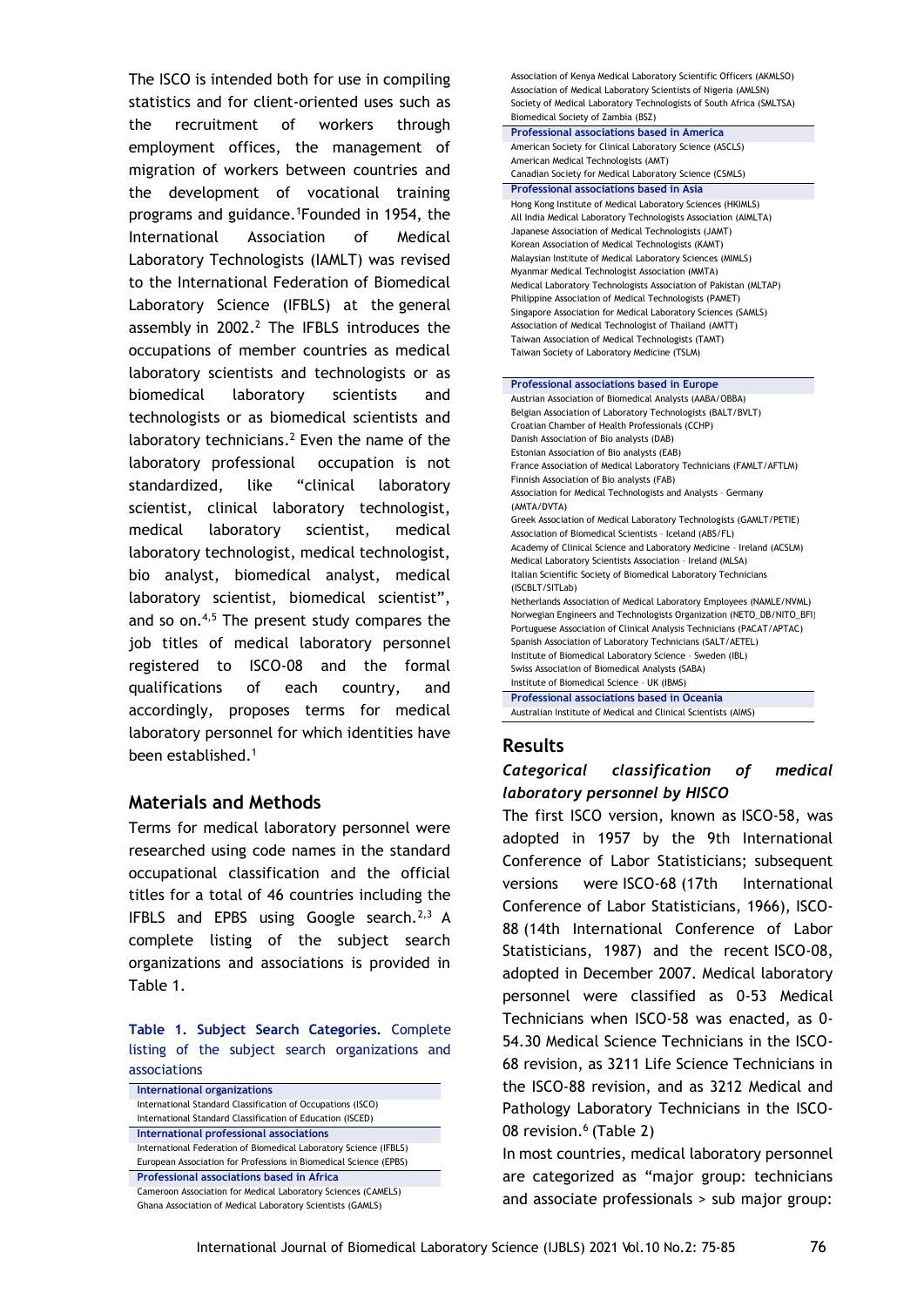health associate professionals > minor group: medical and pharmaceutical technicians > unit group: medical and pathology laboratory technicians (examples: medical laboratory technicians, pathology technicians)," but in the UK, Australia, and New Zealand, they are characteristically registered as "major group: professionals > sub major group: science and engineering professionals > minor group: life science professionals > unit group: biologists related profession (examples: biochemists, biologists, biomedical scientist, medical laboratory scientists)."

#### **Table 2. Categories of medical laboratory personnel in HISCO**

| <b>Version</b> | Category                                               |
|----------------|--------------------------------------------------------|
|                | 0-5 Professional Medical Workers Not Elsewhere         |
| ISCO-58 (1958) | Classified and Medical Technicians                     |
|                | 0-53 Medical Technicians                               |
|                | 0-5 Life Scientists and Related Technicians            |
| ISCO-68 (1968) | 0-54 Life Sciences Technicians                         |
|                | 0-54.30 Medical Science Technicians                    |
|                | 3 Technicians and Associate Professionals              |
|                | 32 Life Science and Health Associate Professionals     |
| ISCO-88 (1988) | 321 Life Science Technicians and Related Associate     |
|                | Professionals                                          |
|                | 3211 Life Science Technicians                          |
|                | 2 Professionals                                        |
|                | 21 Science and Engineering Professionals               |
|                | 213 Life Science Professionals                         |
|                | 2131 Biologists, Biologists, Botanists, Zoologists and |
|                | <b>Related Professionals</b>                           |
|                | 3 Technicians and Associate Professionals              |
| ISCO-08 (2008) | 31 Science and Engineering Associate Professionals     |
|                | 314 Life Science Technicians and Related               |
|                | Associate Professionals                                |
|                | 3141 Life Science Technicians (excluding Medical)      |
|                | 32 Health Associate Professionals                      |
|                | 321 Medical and Pharmaceutical Technicians             |
|                | 3212 Medical and Pathology Laboratory Technicians      |
|                | Abbreviation: HISCO, Historical International Standard |
|                |                                                        |

Classification of Occupations.

#### **Job titles of medical laboratory personnel in 45 countries**

# *History of job titles in UK medical laboratory personnel*

Medical laboratory personnel in the UK were pathological and bacteriological laboratory assistants in 1912, medical laboratory technicians in 1943, medical laboratory scientific officers in 1974 before being designated as biomedical scientists in 1994 .<sup>7</sup> The European Federation of Clinical Chemistry and Laboratory Medicine (EFCC) defines "specialists in laboratory medicine" as medical doctors, pharmacists, and scientists and includes biomedical scientists in the UK at the scientist level. Biomedical

scientists are academically trained laboratory professionals (master's degree) without specialist training unlike physicians.<sup>8</sup>

# *History of job titles of US medical laboratory personnel*

In 1926, the ASCP (1922 American Society for Clinical Pathologists; 2001 American Society for Clinical Pathology) established the Committee on Registration of Technicians (1928 Board of Registry; 2009 Board of Certification) to address the need for formally registering and regulating the field of medical technology. Registration was open to practicing medical and laboratory technicians. According to the ASCP, registration for laboratory technicians and medical technologists began in 1931. With college graduates being granted the qualification of medical technologist in 1935, the title laboratory technician was automatically discontinued. In 1969, a qualification examination was established for medical laboratory technicians.<sup>9</sup> In 2009, the ASCP Board of Registry and the National Credentialing Agency for Laboratory Personnel (NCA) merged into a single credentialing agency, the ASCP Board of Certification. The two-major national certifying agencies (ASCP and NCA) agreed to provide a single credential under the ASCP Board of Certification, combining titles of medical technologists and clinical laboratory scientists. The official title from ASCP was renamed medical laboratory scientist.<sup>9</sup> The NCA certification clinical laboratory technician was replaced with the title medical laboratory technician. $9$  There are currently three major certification agencies in the United States of America for medical laboratory personnel. They are the American Society for Clinical Pathology (ASCP), the American Medical Technologists (AMT), and the American Association of Bio analysts  $(AAB).<sup>10</sup>$ 

### *Unit group and Job titles*

The qualification for medical laboratory personnel was designated at the skill level 3-4 in the ISCO-08. In the case of the technologist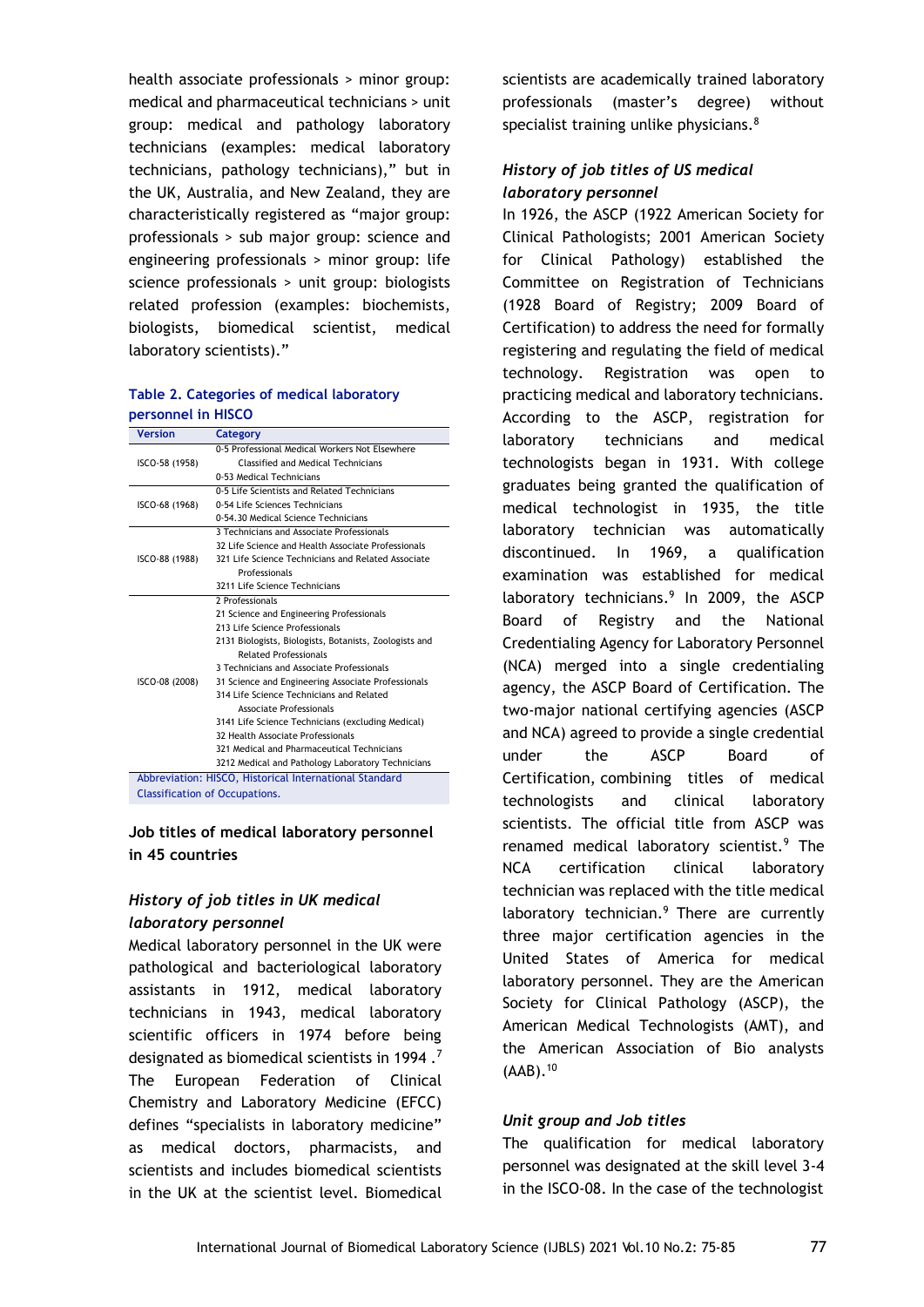or technician type, the identities used by medical laboratory personnel include biomedical laboratory sanitary technician, clinical diagnostic laboratory technician, clinical laboratory technologist, medical laboratory technologist, medical laboratory technician, medical technologist, biomedical analysis technician, clinical analysis technician, and medical analytics technician.

For the analyst type, the professional titles include bio analyst, biomedical analyst, and medical analyst, whereas for the scientist type, the titles include biomedical scientist and medical laboratory scientist. Additional designations include the bioengineer and medical technical laboratory assistant.<sup>11-54</sup> (Table 3)

| <b>SOC</b> version            | Examples of job title according to unit group*                                                                                  | Reference        |
|-------------------------------|---------------------------------------------------------------------------------------------------------------------------------|------------------|
| <b>SCIENTIST REGISTRATION</b> |                                                                                                                                 |                  |
| <b>UK 2020</b>                | P: 2113 Biomedical Scientist<br>AP: 3111 Laboratory Technician (ex: Medical Laboratory Assistant)                               | $[11]$           |
| Ireland 2010                  | P: 2112 Medical Laboratory Scientist                                                                                            | $[12]$           |
| Iceland (unk)                 | AP: N/A<br>P: 2212 Biomedical Scientist                                                                                         | $[13]$           |
|                               | AP: N/A                                                                                                                         |                  |
| Australia 2013                | P: 2346 Medical Laboratory Scientist<br>AP: 311213 Medical Laboratory Technician                                                | $[14]$           |
| New Zealand# 2013             | P: 2346 Medical Laboratory Scientist<br>AP: 311213 Medical Laboratory Technician                                                | $[14]$           |
| Saudi Arabia# 2019            | P: 213115-06 Medical Laboratory Scientist<br>AP: 321201 Medical Laboratory Technician                                           | $[15]$           |
| Singapore 2020                | P: 2134-02 Medical Laboratory Scientist (ex: Epidemiologist)                                                                    | $[15]$           |
| <b>AFRICA</b>                 | AP: 3212 Medical Laboratory Technologist                                                                                        |                  |
| Cameroon (unk)                | P: N/A                                                                                                                          | $[17]$           |
|                               | AP: 3212 Medical Laboratory Scientist; Medical Laboratory Technician                                                            |                  |
| Ghana 2010                    | P: N/A<br>AP: 3212 Medical Laboratory Scientist; Medical Laboratory Technician                                                  | $[18]$           |
| Kenya (unk)                   | P: N/A<br>AP: 3212 Medical Laboratory Technologist; Medical Laboratory Technician                                               | $[19]$           |
| Nigeria (unk)                 | P: N/A                                                                                                                          | $[19]$           |
| <b>RSA 2012</b>               | AP: 3212 Medical Laboratory Scientist; Medical Laboratory Technician<br>P: N/A                                                  | $[20]$           |
| Zambia (unk)                  | AP: 3212 Medical Laboratory Scientist; Medical Technologist; Medical Technician                                                 |                  |
|                               | P: N/A<br>AP: 3212 Biomedical Scientist; Biomedical Technologist; Biomedical Technician                                         | $[21]$           |
| <b>AMERICA</b>                |                                                                                                                                 |                  |
| <b>US 2018</b>                | P: N/A<br>AP: 29-2010 Clinical Laboratory Technologist; Clinical Laboratory Technician                                          | $[22]$           |
|                               | 29-2011 Medical and Clinical Laboratory Technologist (ex: Medical Laboratory Scientist, Medical Technologist)                   |                  |
| Canada 2016                   | 29-2012 Medical and Clinical Laboratory Technician (ex: Medical Laboratory Technician; Medical Laboratory Assistant+)<br>P: N/A | $[23]$           |
|                               | AP: 3211 Medical Laboratory Technologist                                                                                        |                  |
| Mexico# 2011                  | AP: 3212 Medical Laboratory Assistant+<br>P: N/A                                                                                | $[24]$           |
|                               | AP: 2813 Medical Laboratory Technician                                                                                          |                  |
| <b>Brazil# 2010</b>           | P: N/A<br>AP: 3242-05 Clinical Pathology Technician (ex: Clinical Analysis Technician)                                          | $[25]$           |
| <b>ASIA</b>                   | AP: 3242-10 Clinical Pathology Technical Assistant+                                                                             |                  |
| China# 2015                   | P: N/A                                                                                                                          | $[26]$           |
| Hong Kong (unk)               | AP: 20507-04 Clinical Laboratory Technologist; Clinical Laboratory Technician<br>P: N/A                                         | $[27]$           |
|                               | AP: 3212 Medical Laboratory Technologist                                                                                        |                  |
| Pakistan# 2015                | P: N/A<br>AP: 3212 Medical Technologist; Medical Laboratory Technician                                                          | $[28]$           |
| India 2015                    | P: N/A<br>AP: 3212 Medical Laboratory Technologist; Medical Laboratory Technician                                               | $[29]$           |
| Sri Lanka 2011                | P: N/A                                                                                                                          | $[30]$           |
| Myanmar (unk)                 | AP: 3212 Medical Laboratory Technologist<br>P: N/A                                                                              | $[31]$           |
|                               | AP: 3212 Medical Technologist; Medical Laboratory Technician                                                                    |                  |
| Malaysia 2020                 | P: N/A<br>AP: 3212 Medical Laboratory Technologist                                                                              | $\overline{132}$ |
| Thailand# (unk)               | P: N/A<br>AP: 3212 Medical Technologist                                                                                         | $[33]$           |
| Philippines 2012              | P: N/A                                                                                                                          | $[34]$           |
| Japan 2009                    | AP: 2227 Medical Technologist<br>P: N/A                                                                                         | $[35]$           |
|                               | AP: 143 Clinical Laboratory Technician (ex: Medical Technologist)                                                               |                  |
| Korea 2017                    | $P$ ; N/A<br>AP: 2451 Clinical Laboratory Technologist (ex: Medical Technologist)                                               | $[36]$           |
| Taiwan 2010                   | P: N/A<br>AP: 3212 Medical Laboratory Technologist (ex: Medical Technologist)                                                   | $[37]$           |
| <b>EUROPE</b>                 |                                                                                                                                 |                  |
| Belgium# (unk)                | P: N/A                                                                                                                          | $[38]$           |
| Greece (unk)                  | AP: 3212 Medical Laboratory Technologist<br>P: N/A                                                                              | $[39]$           |
| <b>France# 2017</b>           | AP: 3212 Medical Laboratory Technologist<br>P: N/A                                                                              | $[40]$           |
|                               | AP: 433a Medical Laboratory Technician                                                                                          |                  |
| Spain 2011                    | P: N/A<br>AP: 3314 Clinical Diagnosis Laboratory Technician                                                                     | $[41]$           |
| Croatia 2010                  | P: N/A                                                                                                                          | $[42]$           |
|                               | AP: 3212 Health Laboratory Technician                                                                                           |                  |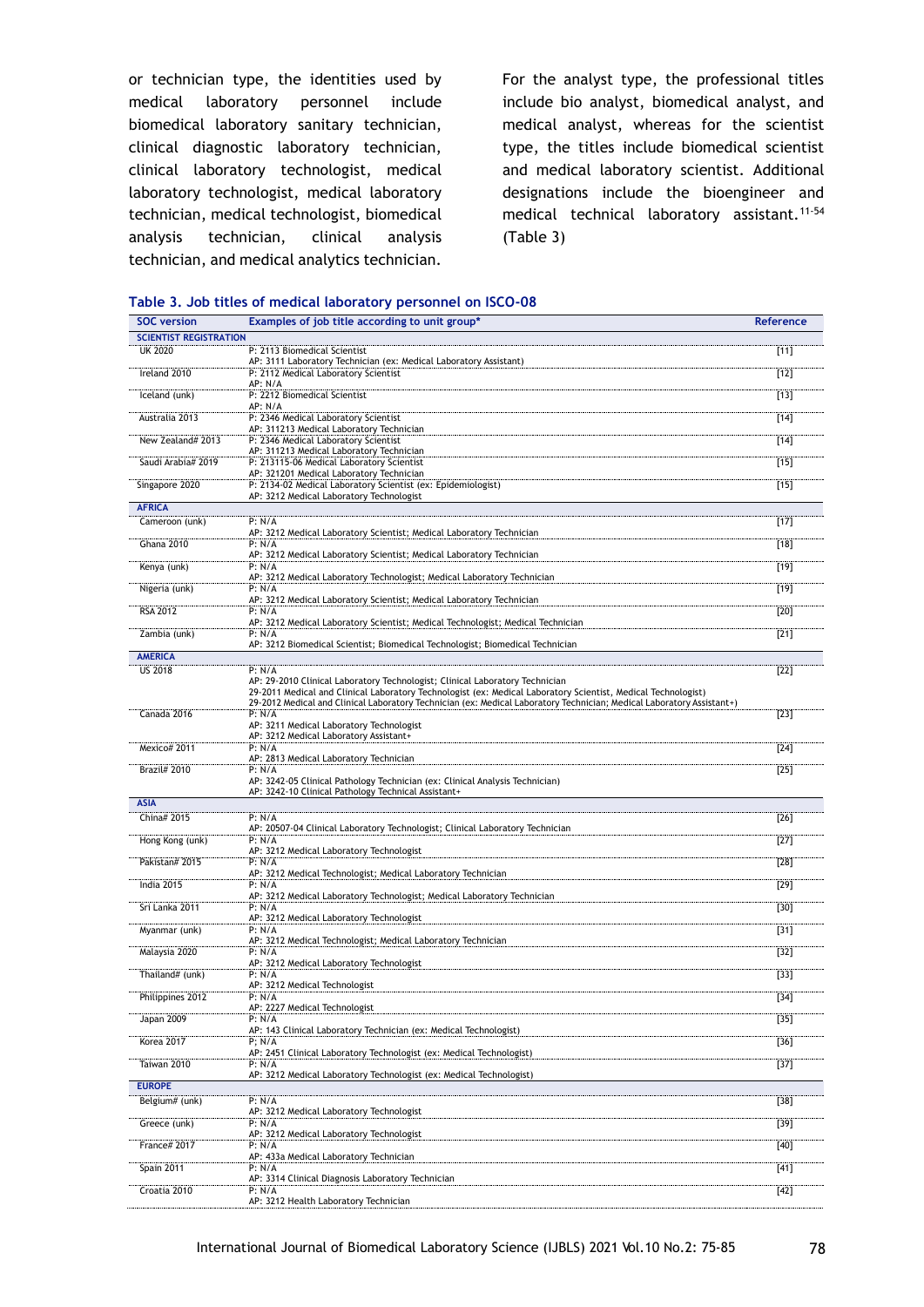| Germany 2010      | P: N/A<br>AP: 8121-02-103 Medical Technical Laboratory Assistant       | $[43]$   |
|-------------------|------------------------------------------------------------------------|----------|
| Portugal 2010     | P: N/A                                                                 | $[44]$   |
|                   | AP: 321201 Clinical Analysis Technician                                |          |
| Poland# 2014      | P: N/A                                                                 | $[45]$   |
|                   | AP: 3212 Medical Analytics Technician                                  |          |
| Netherlands# 2014 | P: N/A                                                                 | [46]     |
|                   | AP: 3212 Medical Analyst                                               |          |
| Italy 2011        | P: N/A                                                                 | $[47]$   |
|                   | AP: 321302 Biomedical Laboratory Sanitary Technician                   |          |
| Switzerland# 2010 | P: N/A                                                                 | $[48]$   |
|                   | AP: 862-08 Biomedical Analyst (Biomedical Analysis Technician)         |          |
| Austria 2011      | P: N/A                                                                 | $[49]$   |
|                   | AP: 3212 Biomedical Analyst                                            |          |
| Sweden 2012       | P: N/A                                                                 | $[50]$   |
|                   | AP: 3212 Biomedical Analyst                                            |          |
| Denmark 2010      | P: N/A                                                                 | $[51]$   |
|                   | AP: 321210 Biomedical Analyst                                          |          |
| Estonia 2021      | P: N/A                                                                 | $[52]$   |
|                   | AP: 32120101 Bio analyst                                               |          |
| Finland 2010      | P: N/A                                                                 | $[53]$   |
|                   | AP: 3212 Bio analyst                                                   |          |
| Norway 2011       | P: N/A                                                                 | $[54]$   |
|                   | AP: 3212 Bioengineer                                                   |          |
| Hungary# (unk)    | P: N/A                                                                 | [63, 64] |
|                   | AP: 3324 Medical Laboratory Assistant (ex: Medical Laboratory Analyst) |          |

 Associate degree or Diploma (2-3 years). **+** Certificate (4-6 months, various) **#** IFBLS Non-member country SOC, Standard Occupational Classification; P, Professionals; AP, Associate Professionals; RSA, Republic of South Africa; US, United States of America; UK, United Kingdom; unk, unknown; N/A, Not Applicable.

Adapted from Koo et al. Korean J Clin Lab Sci. 2010;53(1):105-121.

#### **Discussion**

# *Ambiguity regarding medical technologist's professional titles*

ISCO-08 distinguishes the types of identity for science occupations as scientist, technician, and assistant, and for engineering occupations, engineer, engineering technician, and drafter. What's unusual is how the standard occupational classification in the United States (US) and Canada distinguishes between technician and engineering technician on the one hand and technologist and engineering technologist on the other regarding occupations in science, medicine, and engineering, whereas the ISCO-08 and most countries simply use the term technician. Technologist and engineering technologist refers to an individual who has completed 3 years of college or 3-4 years at a university. This is not reflected in the standard occupational classification. The term medical technologist has the disadvantage of lacking identity due to the various professional titles unlike medical doctor, pharmacist, nurse, and physical therapist. In the case of medical technologist and medical laboratory technician in the US, individuals use casual, non-professional terms such as "med tech, lab tech, or tech" in referring to laboratory experts.<sup>55</sup> Medical laboratory technicians work under the supervision of a medical technologist, who performs more complex

testing. The difference between the medical technologist and the medical laboratory technician is the complexity of tests performed, the level of judgment needed, and the amount of responsibility each has. It is the difference in the amount of education and job skill that allows one to perform at the medical technologist or medical laboratory technician level. Technicians require the completion of a two-year associate degree, while a technologist requires the completion of a bachelor's degree. There is more of a difference between a medical technologist and a technician career than many people realize. The similar-sounding labels of "medical technician, medical technologist," as well as the overlap between the acronyms, was yet another reason for the migration to the more descriptive title of "medical laboratory scientis."<sup>56</sup> Medical technologist is a term that occupationally requires renaming. Medical technologists are recognized as medical laboratory

technicians working in clinical laboratories, but in most countries, they are introduced as including medical radiation technologists, nucleated medicine technologists, and medical sonographers. In Korea, medical service technologists (formerly medical technicians) are be classified into medical technologists, radiological technologists, physical therapists, occupational therapists, dental technicians, and dental hygienists .<sup>57</sup>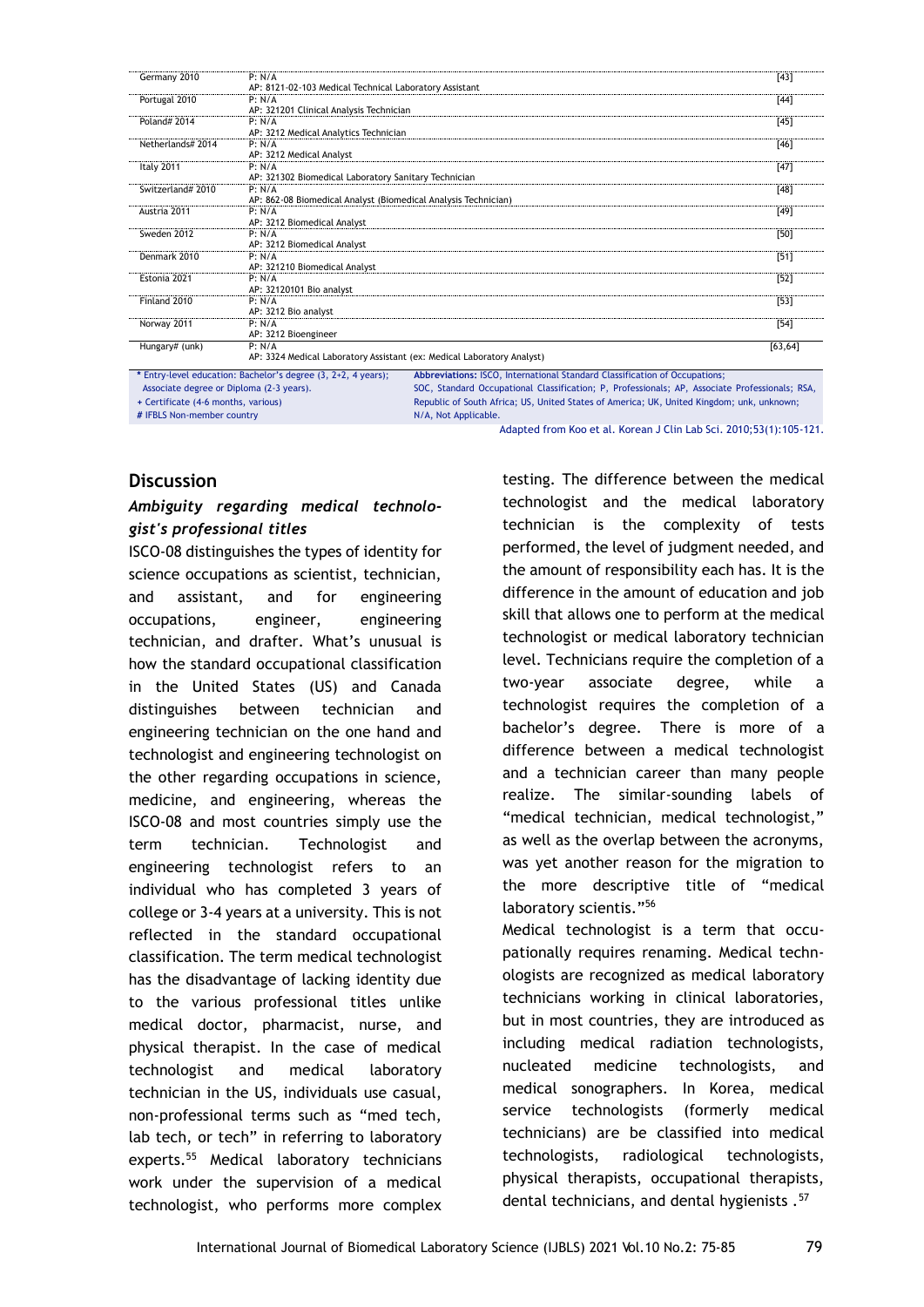# *Ambiguity regarding medical technology's occupational title*

Medical technology can be defined as the application of science to develop solutions to health problems or issues such as the prevention or delay of onset of diseases or the promotion and monitoring of good health . <sup>58</sup> In the World Health Organization (WHO), a health technology is the application of organized knowledge and skills in the form of devices, medicines, vaccines, procedures and systems developed to solve a health problem and improve quality of lives.<sup>59</sup> In a comprehensive way, medical technology includes medical and surgical procedures, drugs, equipment and facilities, and the organizational and supportive systems within which care is provided. $60$  Even the academic name for the field of study for medical technologists, according to International Standard Classification of Education-Fields of Education and Training 2013 (ISCDE-F 2013) of the United Nations Educational, Scientific and Cultural Organization (UNESCO), is medical laboratory technology, not medical technology.<sup>61</sup> Moreover, the course of study and scope of business for medical laboratory technology have expanded following changes in the medical environment so that medical laboratory science and biomedical laboratory science have been used instead.

# *Preliminary Study of Name Change by the KAMT*

In the Korean Association of Medical Technologists (In Korea, medical technologists are called "Clinical Pathology Technologists") in 2021, the organization was charged with conducting research concerning the potential for a new professional title using 22,638 full members as subjects. $5$  The survey was distributed to all members. The results indicated that "Diagnostic Laboratory Analyst" was the most preferred alternative selected by the largest proportion of respondents (34.73%), followed by "clinical laboratory analyst" (24.57%), "biomedical pathology technologist" (10.89%), "biomedical analyst" (10.49%), "biomedical laboratory analyst" (10.03%), and "clinical laboratory scientist" (9.26%).

The view regarding the need for a new professional title is thought to have been impacted by the fact that diagnostic tests (or diagnostic laboratory test) were popularly recognized during the past two years due to the coronavirus (COVID-19) pandemic. It is also important to note that medical, veterinarian, pharmaceutical, and chemical facilities and specialized laboratories employ such analysts to work in all types of laboratory environments. Depending on the industry, laboratory analysts can test and evaluate materials ranging from biological samples such as DNA and blood to environmental samples such as water and industrial waste. $62$ 

# *Cases to Move the Occupational Classification*

Depending on the discipline, some occupations were already classified in Minor Group 226, Other Health Professionals (ISCO-88 examples: 3223 Dieticians and Nutritionists, 3224 Optometrists and Ophthalmic Opticians, 3226 Physiotherapists, 3229 Occupational Therapists, 3229 Audiologists and Speech Therapists). The skill level and essential qualifications for medical laboratory personnel have increased because of advances in scientific technology. In some countries, medical laboratory personnel now fall under science professionals to reflect the advancement of the discipline. Biomedical scientists or medical laboratory scientists in the UK, Ireland, Australia, and New Zealand are categorized as life scientists along with biologists, biochemists, and microbiologists according to their standard occupational classification. According to the standard occupational classification in the US, life scientists consist of Board Group 19-1020 Biological Scientists (examples: biologists, biochemists, microbiologists) and Board Group 19-1040 Medical Scientists (examples: epidemiologists, toxicologists). If medical laboratory scientists in the US are to be registered in the standard occupational classification, a detailed occupation must be created for Board Group 19-1040 Medical Scientists, or Board Group 10-1050 Medical Laboratory Scientists. Especially, "scientist" types of title are officially being recognized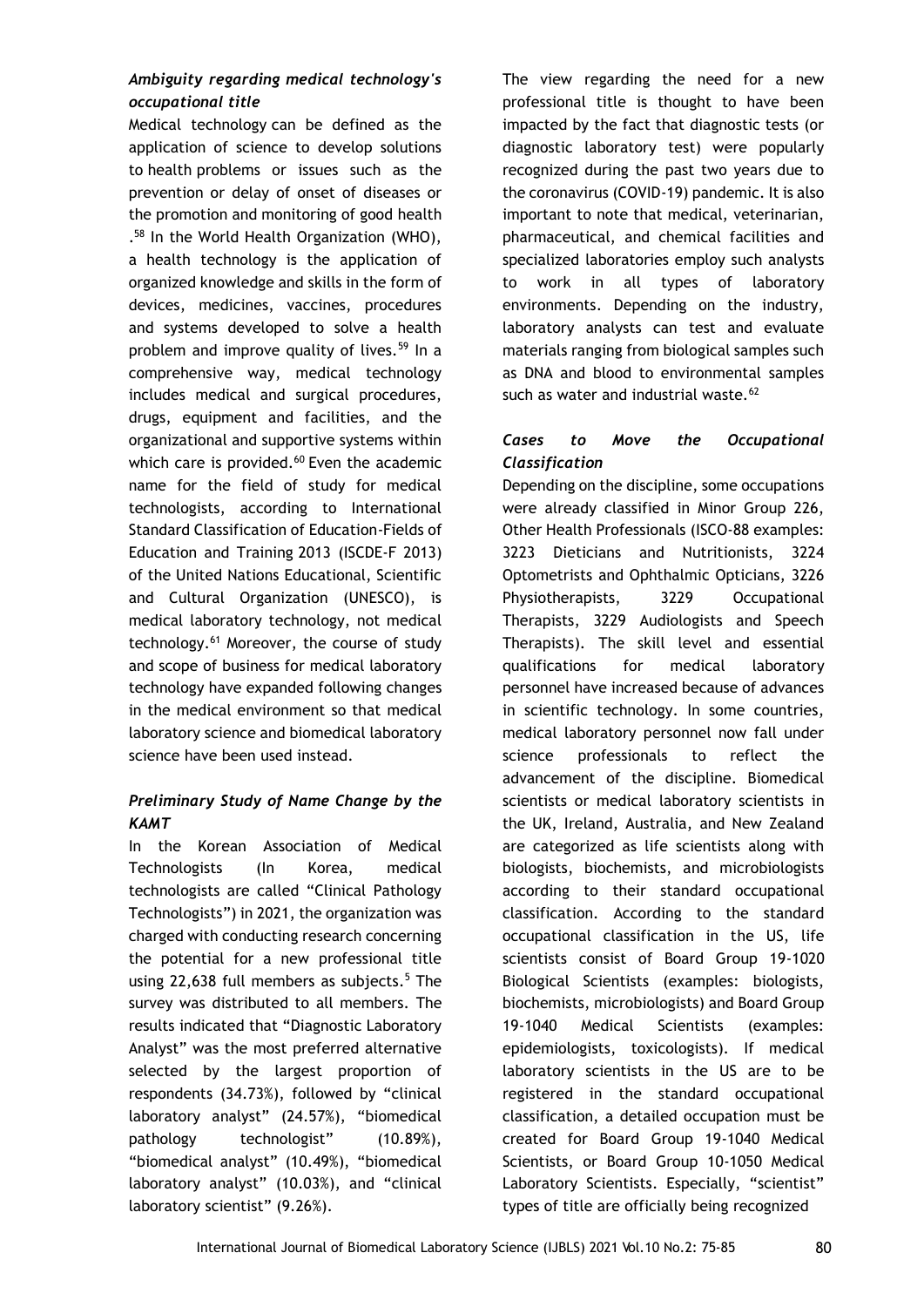#### **Table 4. Proposal new titles for medical laboratory personnel**

| Unified job titles                                 | <b>ISCO-08</b>      | <b>ISCED 1997</b>                                                  | <b>ISCED 2011</b> |
|----------------------------------------------------|---------------------|--------------------------------------------------------------------|-------------------|
|                                                    | <b>Skills (1-4)</b> | Groups $(1-6)$                                                     | Groups (1-8)      |
| Medical Laboratory Scientist, Biomedical Scientist |                     | 5а                                                                 |                   |
| Medical Laboratory Analyst, Biomedical Analyst     | $4^*$               | 5a*                                                                | 6*                |
| Medical Laboratory Technologist and Technician     |                     | 5b                                                                 |                   |
| Medical Laboratory Assistant                       |                     | 4 (PNDA)                                                           | 4 (PNDA)          |
| *Bachelor's degree or equivalent                   | Abbreviations:      |                                                                    |                   |
|                                                    |                     | <b>ISCO.</b> International Standard Classification of Occupations: |                   |

ISCED, International Standard Classification of Education;

PNDA, postsecondary non-degree award.

and regulated by the Government Departments (examples: Ministry of Education, Ministry of Health).

#### *Recommendation for Renaming and Realigning Laboratory Professionals*

Medical laboratory personnel must be distinguished in the International Standard Classifica-tion of Occupations because they have differe-nt education levels, experience levels, and responsibilities. Medical laboratory personnel with a bachelor's degree qualification should be moved to Major Group 2 Professionals, and medical laboratory personnel with an associate degree or diploma qualification should be composed as Major Group 3 Technicians and Associate Professionals.

This paper proposes a new professional designation of "Medical Laboratory Analyst and Biomedical Analyst" as a unified term for medical laboratory personnel with a bachelor's degree qualification, excluding the title of medical laboratory scientist and biomedical scientist. (Table 4)

#### Table 5. Proposal new categorical classification for medical laboratory personnel

| <b>Current group in ISCO-08</b>                          |
|----------------------------------------------------------|
| 2 Professionals                                          |
| 22 Health Professionals                                  |
| 221 Medical Doctors                                      |
| 222 Nursing and Midwifery Professionals                  |
| 223 Traditional and Complementary Medicine Professionals |
| 224 Paramedical Practitioners                            |
| 225 Veterinarians                                        |
| 226 Other Health Professionals                           |
| 2261 Dentists                                            |
| 2262 Pharmacists                                         |
| 2263 Environmental and Occupational Health and Hygiene   |
| Professionals                                            |
| 2264 Physiotherapists                                    |
| 2265 Dieticians and Nutritionists                        |
| 2266 Audiologists and Speech Therapists                  |
| 2267 Optometrists and Ophthalmic Opticians               |
| 2269 Health Professionals Not Elsewhere Classified       |
|                                                          |
| 3 Technicians and Associate Professionals                |
| 32 Health Associate Professionals                        |
| 321 Medical and Pharmaceutical Technicians               |
| 3211 Medical Imaging and Therapeutic Equipment           |
| Technicians                                              |
| 3212 Medical and Pathology Laboratory Technicians        |

| 3213 Pharmaceutical Technicians and Assistants            |
|-----------------------------------------------------------|
| 3214 Medical and Dental Prosthetic Technicians            |
| 322 Nursing and Midwifery Associate Professionals         |
| 323 Traditional and Complementary Medicine Associate      |
| Professionals                                             |
| 324 Veterinary Technicians and Assistants                 |
| 325 Other Health Associate Professionals                  |
| <b>Proposed group</b>                                     |
| 2 Professionals                                           |
| 22 Health Professionals                                   |
| 221 Medical Doctors                                       |
| 222 Nursing and Midwifery Professionals                   |
| 223 Traditional and Complementary Medicine Professionals  |
| 224 Paramedical Practitioners                             |
| 225 Veterinarians                                         |
| 226 Dentists                                              |
| 227 Pharmacists                                           |
| 228 Allied Health Professionals                           |
| 2281 Physiotherapists                                     |
| 2282 Dieticians and Nutritionists                         |
| 2283 Audiologists and Speech Therapists                   |
| 2284 Optometrists and Ophthalmic Opticians                |
| 2285 Occupational Therapists                              |
| 2286 Radiographers and Sonographers                       |
| 2287 Medical Laboratory Analysts and Biomedical Analysts  |
| 2288 Orthotists and Prosthetists                          |
| 2289 Other Allied Health Professionals                    |
| 2291 Environmental and Occupational Health and Hygiene    |
| Professionals                                             |
| 2292 Allied Health Professionals Not Elsewhere Classified |
|                                                           |
| 3 Technicians and Associate Professionals                 |
| 32 Health Associate Professionals                         |
| 321 Medical and Pharmaceutical Technicians                |
| 3211 Radiography Technicians and Sonography Technicians   |
| 3212 Medical Laboratory Technicians and Pathology         |
| Technicians                                               |
| 3213 Pharmaceutical Technicians and Assistants            |
| 3214 Medical and Dental Prosthetic Technicians            |
| 322 Nursing and Midwifery Associate Professionals         |
| 323 Traditional and Complementary Medicine Associate      |
| Professionals                                             |
| 324 Veterinary Technicians and Assistants                 |
| 325 Other Health Associate Professionals                  |
|                                                           |

The recommendation from the present study is to separate the medical technologist and medical technician qualification in Unit Group 3211, 3212, and 3214, and subsequently include medical technologists as a new group of health professionals. (Table 5) First, the new group will be established to include dentists and pharmacists in Minor Groups 226 and 227. Second, the existing Minor Group 226 Other Health Professionals will be changed to 228 Allied Health Professionals. Allied health professionals will include physical therapists, occupational therapists, audiologists and speech therapists, dieticians and nutritionists, optometrists and ophthalmic opticians,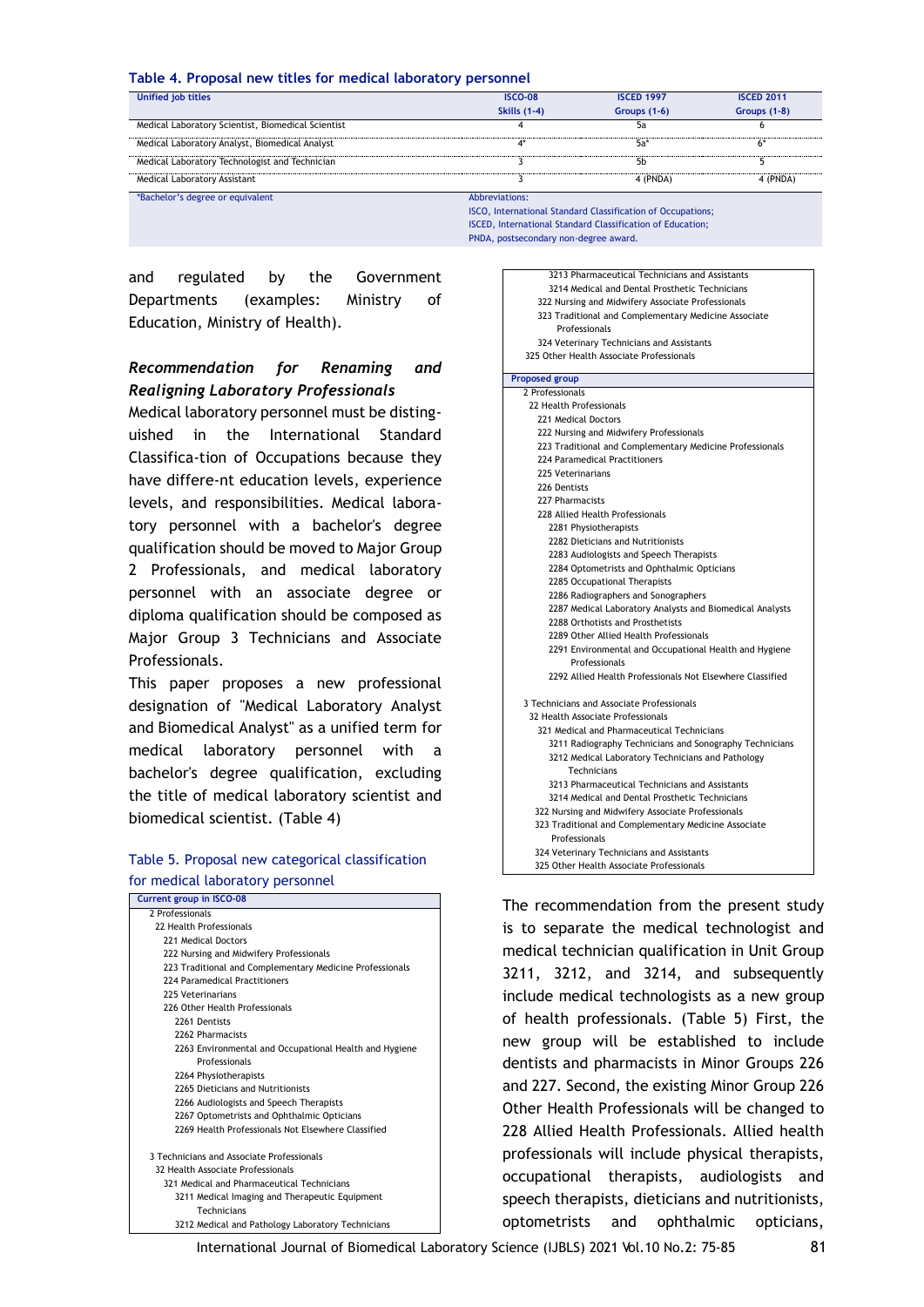radiographer and sonographer, medical laboratory analysts and biomedical analysts, and orthotists and prosthetists. Third, environmental and occupational health and hygiene professionals will be included in the newly established Minor Group 229. Renamed Minor Groups 3212 Medical Laboratory Technicians and Pathology Technicians perhaps should be categorized in the same category as occupations such as assistant nurses, assistant midwives medical and dental technicians, physiotherapy technicians and assistants, pharmaceutical technicians and assistants, and veterinary technicians and assistants in revisions after ISCO-08. Medical laboratory technicians and

# **References**

1. International Labor Organization. International Standard Classification of Occupations.

https://ilostat.ilo.org/resources/conceptsand-definitions/classification-occupation/ (Accessed May 2021).

2. International Federation of Biomedical Laboratory Science. About IFBLS.

https://http://www.ifbls.org/index.php/abo ut-ifbls/history (Accessed May 2021).

3. European Association for Professions in Biomedical Science. Membership. https://epbs.net/membership/ (Accessed May 2021).

4. Komatsu K. Qualification system for BLS - domestically and internationally. Rinsho Byori (Jpn J Clin Patol). 2016;64(8):932-935.

5. Koo BK, Kim WS, Park SG, Park JO, Yoon SM. A study on the validity of changing the job title of medical technologist. Korean J Clin Lab Sci. 2010;53(1):105-121.

6. International labor Organization. International standard classification of occupations.

https://www.ilo.org/public/english/bureau/s tat/isco/intro2.htm (Accessed May 2021).

7. Pitt SJ, Cunningham J. An introduction to biomedical science in professional and clinical practice. 1st ed. Chippenham:

pathology technicians can also be described as clinical pathology technicians, medical biology technicians, and histopathology technicians, etc.

## **Conclusion**

Name changes are not just a change of designation but signify the occupational growth of a specialized job and the growth of its social value. In conclusion, the proposal for name changes for medical technologist grade can shed new light on the roles and responsibilities of the medical laboratory expert in education, research, and laboratory management.

Willey=Blackwell. 2009.

8. Oosterhuis WP, Zerah S. Laboratory medicine in the European Union. Clin Chem Lab Med. 2015;53(1):5–14.

9. American Society for Clinical Pathology. History of BOC.

www.ascp.prg/docs/about\_boc/boc-historytimeline (Last accessed on May 2021).

10. Estridge BH, Reynolds AP. Basic medical laboratory techniques. 6th ed. Cengage Learning; 2011.

11. Statistics UK. Standard occupational classification 2020.

https://www.ons.gov.uk/methodology/classif icationsandstandards/standardoccupationalcla ssificationsoc/soc2020/soc2020volume1struct ureanddescriptionsofunitgroups (Accessed May 2021).

12. Statistics Ireland. Critical skills occupations list using standard occupational classification 2010.

https://enterprise.gov.ie/en/What-We-

Do/Workplace-and-Skills/Employment-

Permits/Employment-Permit-

Eligibility/Highly-Skilled-Eligible-Occupations-List/ (Accessed May 2021).

13. Association of Biomedical Scientists. About. https://lifeindafraedingur.is/english/ (Accessed May 2021).

14. Statistics Australia. Australian and New Zealand standard classification of occupations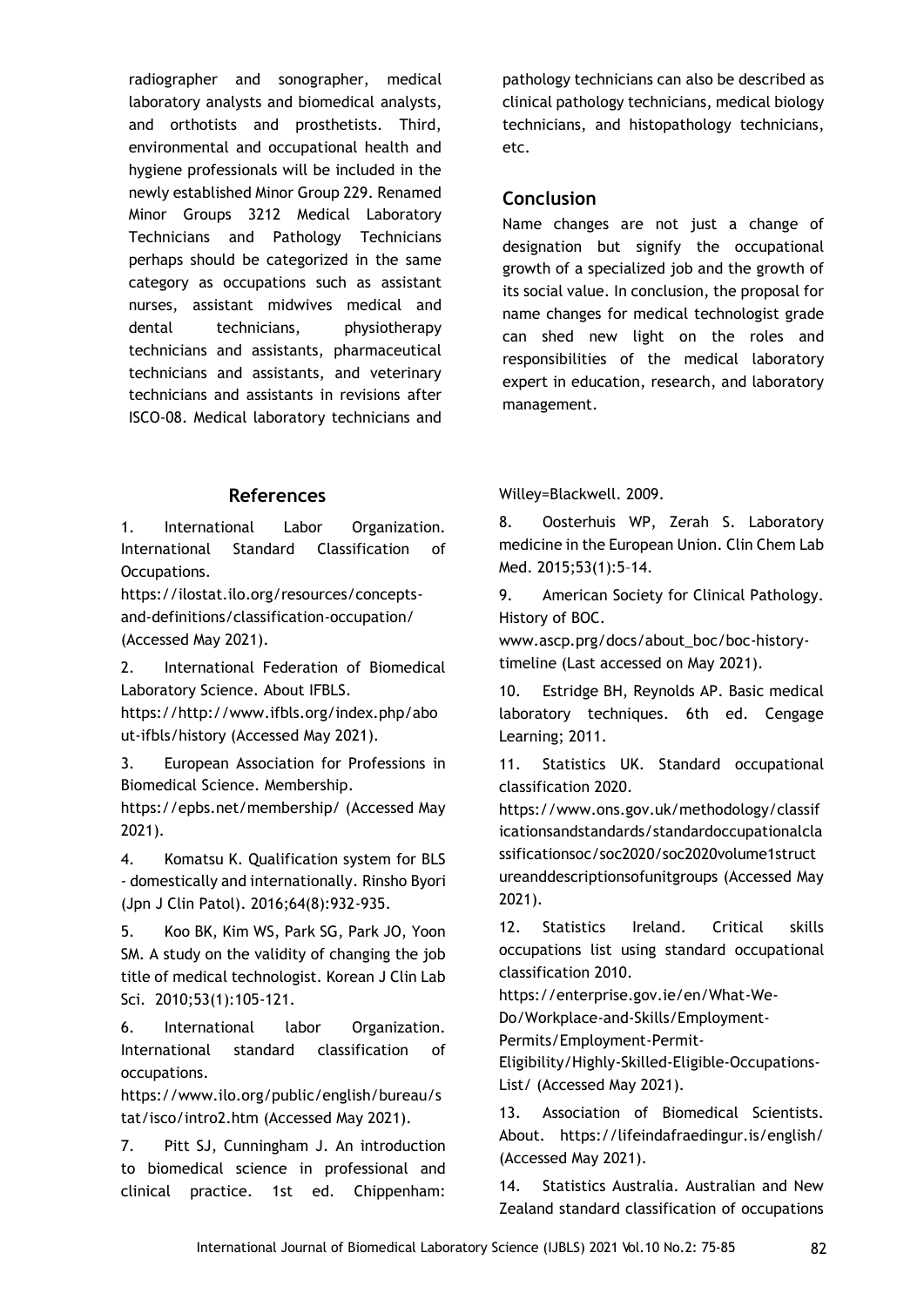2013.

https://www.abs.gov.au/AUSSTATS/abs@.nsf /DetailsPage/1220.02013,%20Version%201.3?O penDocument (Accessed May 2021).

15. Statistics Saudi Arabia. Unified occupational classification 2019.

https://www.stats.gov.sa/sites/default/files/ Report\_GAStat%20Unified%20Saudi%20Occupat ional%20Classification\_English\_V1.pdf (Accessed May 2021).

16. Statistics Singapore. Standard occupantional classification 2020.

https://www.singstat.gov.sg/standards/stand ards-and-classifications/ssoc (Accessed May 2021).

17. Cameroon Taniform University. Academics.

http://www.taniform.org/medical-

laboratory-sciences/. (Accessed May 2021).

18. Statistics Ghana. Human resources for health country profile.

https://www.moh.gov.gh/wp-

content/uploads/2016/02/Ghana-hrh-countryprofile.pdf (Accessed May 2021).

19. Shneidman M, Dacombe RJ, Carter J. Laboratory professionals in Africa: the backbone of quality. Washington DC: International Bank for Reconstruction and Development/World Bank; 2014 Nov. p1-52.

20. Health Professions Council of South Africa. Professional boards.

https://www.hpcsa.co.za/?contentId=0&men uSubId=48&actionName=Professional%20Board s (Accessed May 2021).

21. International Federation of Clinical Chemistry and Laboratory Medicine. Biomedical Society of Zambia.

https://www.ifcc.org/media/419096/IFCC\_hi stories\_Zambia.pdf. (Accessed May 2021).

22. US Bureau of Labor Statistics. Standard occupational classification 2018.

https://www.bls.gov/soc/2018/home.htm. (Accessed May 2021).

23. Statistics Canada. National occupational classification 2016.

https://www23.statcan.gc.ca/imdb/p3VD.pl? Function=getVD&TVD=314243. (Accessed May 2021).

24. Statistics Mexico. National classification system of occupations 2011.

https://www.inegi.org.mx/app/biblioteca/fic ha.html?upc=702825003336. (Accessed May 2021).

25. Statistics Brazil. Classification of occupations 2010.

https://portalfat.mte.gov.br/wpcontent/uploads/2016/04/CBO2002\_Liv3.pdf. (Accessed May 2021).

26. PRC Ministry of Human Resources and Social Security. Career classification ceremony 2015.

https://zhuanlan.zhihu.com/p/111069889 (Accessed May 2021).

27. Hong Kong Department of Health. Boards and Councils Office.

https://www.dh.gov.hk/english/main/main\_b co/main\_bco.html (Accessed May 2021).

28. Statistics Parkistan. Standard classification of occupations 2015. https://www.pbs.gov.pk/sites/default/files// PSCO\_2015.pdf. (Accessed May 2021).

29. Statistics India. National classification of occupation 2015.

https://labour.gov.in/sites/default/files/Nati onal%20Classification%20of%20Occupations\_Vo l%20II-B-%202015.pdf. (Accessed May 2021).

30. Statistics Sri Lanka. Standard classification of occupations 2011. http://www.povertyportal.lk/resourcelibrary/sri-lanka-standard-classification-ofoccupations-2011-

55017be500b226cbc694fa3880c99331.html. (Accessed May 2021).

31. Myanmar Medical Technologist Association. Membership.

http://www.mmtamm.org/en/aboutus/about-mmta. (Accessed May 2021).

32. Statistics Malaysia. Standard classification of occupations 2020. https://www.mohr.gov.my/pdf/masco/MASC O\_2020\_BI\_Edaran.pdf. (Accessed May 2021).

33. Association of Medical Technologist of Thailand. About us.

https://www.amtt.org/about/history (Accessed May 2021).

34. Statistics Philippines. Standard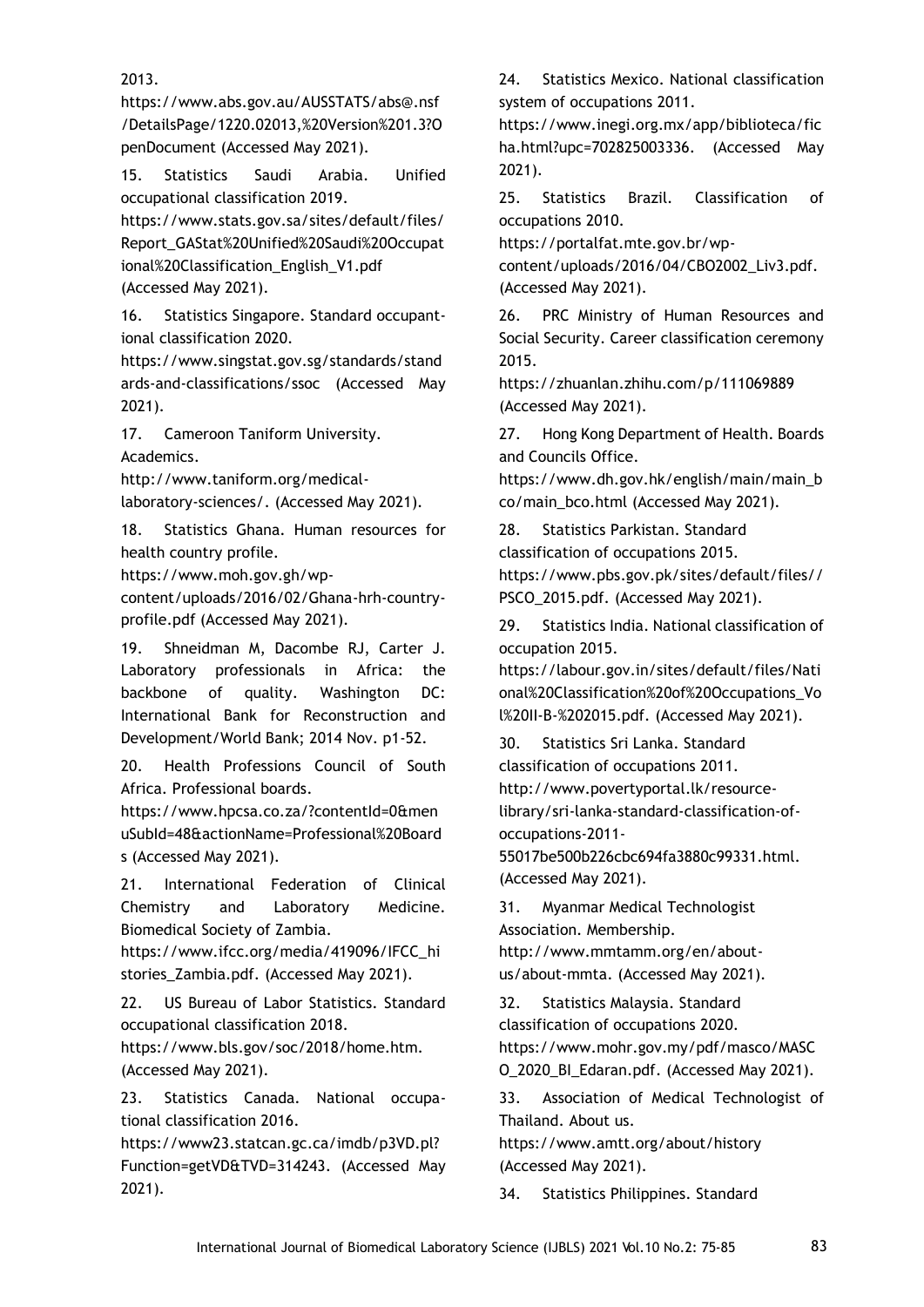occupational classification 2012.

https://psa.gov.ph/content/philippinestandard-occupational-classification-psoc-1. (Accessed May 2021).

35. Statistics Japan. Standard occupational classification 2009.

https://www.soumu.go.jp/english/dgpp\_ss/s eido/shokgyou/co09-4.htm. (Accessed May 2021).

36. Statistics Korea. Standard classification of occupations 2017.

http://kssc.kostat.go.kr/ksscNew\_web/ekssc/ main/main.do#. (Accessed May 2021).

37. Statistics Taiwan. Standard occupation classification 2010.

https://www.stat.gov.tw/public/Attachment /141413555071.pdf. (Accessed May 2021).

38. Belgium Federal Public Service. Regulated healthcare professions in Belgium. https://www.health.belgium.be/en/health/t aking-care-yourself/patient-related-

themes/cross-border-health-care/healthcareproviders-0 (Accessed May 2021).

39. Greek Association of Medical Laboratory Technologists. About. https://www.petie.gr/ (Accessed May 2021).

40. Statistics France. Definitions, methods and quality. Consult the PCS-ESE 2017 nomenclature.

https://www.insee.fr/fr/metadonnees/pcses e2017/rubriqueRegroupee/433a?champRecher che=true (Accessed May 2021).

41. Statistics Spain. National classification of occupations 2011.

https://www.boe.es/boe/dias/2010/12/17/p dfs/BOE-A-2010-19389.pdf. (Accessed May 2021).

42. Croatia Office of Gender Equality. National classification of occupations 2010. https://ravnopravnost.gov.hr/UserDocsImages /arhiva/images/pdf/dokumenti/nacionalni/na cionalna%20klasifikacija%20zanimanja\_2010.p df. (Accessed May 2021).

43. Statistics Germany.

Standard classification of occupations 2010 (revised version 2020).

https://statistik.arbeitsagentur.de/DE/Naviga tion/Grundlagen/Klassifikationen/Klassifikatio

n-der-Berufe/KldB2010-

Fassung2020/KldB2010-Fassung2020-Nav.html (Accessed May 2021).

44. Statistics Portugal. Classification of professions 2010.

https://www.ine.pt/xportal/xmain?xpid=INE& xpgid=ine\_publicacoes&PUBLICACOESpub\_boui =107961853&PUBLICACOESmodo=2&xlang=pt (Accessed May 2021).

45. Statistics Poland. Classification of professions 2014.

https://stat.gov.pl/Klasyfikacje/doc/kzs/kzs\_ pp.htm (Accessed May 2021).

46. Statistics Netherlands. Occupational classification 2014. https://www.cbs.nl/nlnl/onze-

diensten/methoden/classificaties/onderwijsen-beroepen/beroepenclassificatie—isco-ensbc-- (Accessed May 2021).

47. Statistics Italy. Classification of professions 2011.

http://www.statisticlass.eu/statisticlass.class ificazioni/index.php?idFamiglia=1&idIndice=10 &flag=1&codice (Accessed May 2021).

48. Statistics Swiss. Socio-professional categories 2010.

https://www.bfs.admin.ch/bfs/en/home/stat istics/work-

income/nomenclatures/spk2010.html (Accessed May 2021).

49. Statistics Austria. Standard classification of occupations 2011.

http://www.statistik.at/web\_de/klassifikatio nen/oeisco\_08/entwicklung\_der\_oeisco08/ind ex.html (Accessed May 2021).

50. Statistics Sweden. Standard occupational classification 2012.

https://www.scb.se/dokumentation/klassifik ationer-och-standarder/standard-for-svenskyrkesklassificering-ssyk/ (Accessed May 2021).

51. Statistics Denmark. Standard occupational classification 2010.

www.schultzboghandel.dk/distribution@rosen dahls-schultzgrafisk.dk (Accessed May 2021).

52. Statistics Estonia. Classification of professions 2021.

http://metaweb.stat.ee/classificator\_publish \_list.htm?siteLanguage=ee (Accessed May